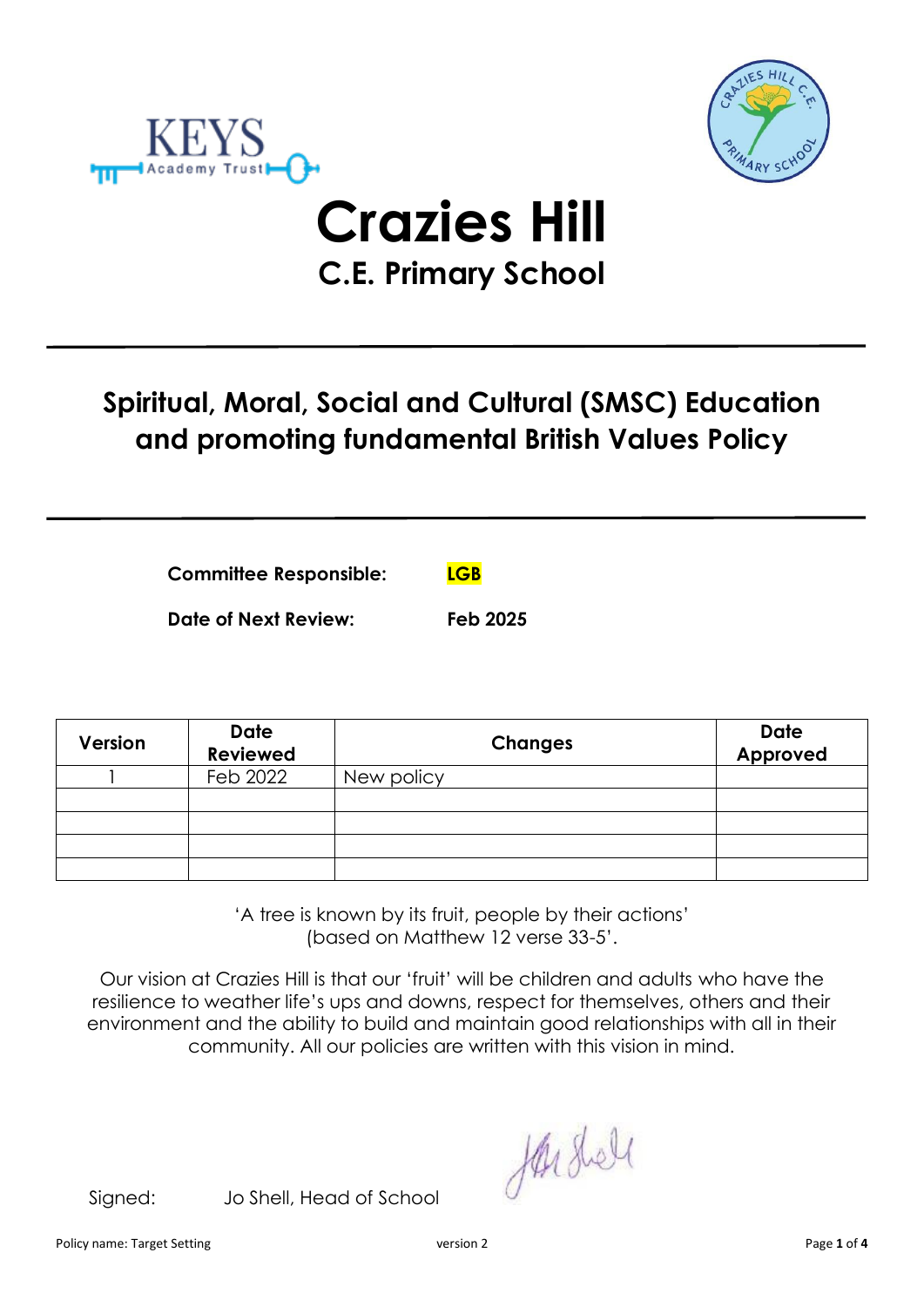

Signed: Lesley Turville, Chair of Governors

#### **Contents**

| 1.0 Curriculum Intent-Spiritual, Moral, Social and Cultural Education 2 |  |
|-------------------------------------------------------------------------|--|
| 2.0 Spiritual, Moral, Social and Cultural development (SMSC) 3          |  |
|                                                                         |  |

#### 1.0 Curriculum Intent - Spiritual, Moral, Social and Cultural Education

At Crazies Hill Church Of England Primary School our vision is to equip our children with the skills they need to make positive choices in everything they do. Like the wise man who built his house upon the rock (Matthew 12: 33-35), we follow our Christian values to build strong foundations for the years ahead.

Guided by our values of **Love, Courage, Respect, Aspiration** and **Curiosity**, we provide a happy, inclusive and encouraging environment where children can flourish and develop as individuals. We offer a challenging, broad and relevant curriculum that enables all children (regardless of their background, faith, race, ability or gender) to do their best and achieve well.

Guided by our Christian vision and values, we are committed to providing an environment that:

- Enables children to learn and develop to their full potential
- Ensures respect, forgiveness, empathy for others and acceptance of differences
- Encourages independence, resilience, cooperation and collaborative working
- Ensures pupils develop self-discipline and take responsibility for their actions.

In order to facilitate and achieve this, we will provide a curriculum that:

- engages, excites, is meaningful and rigorous
- stimulates questions and challenges
- is aspirational, creative, flexible and responsive
- prioritises spiritual, moral, social, cultural intellectual and physical development
- educates our children for today and beyond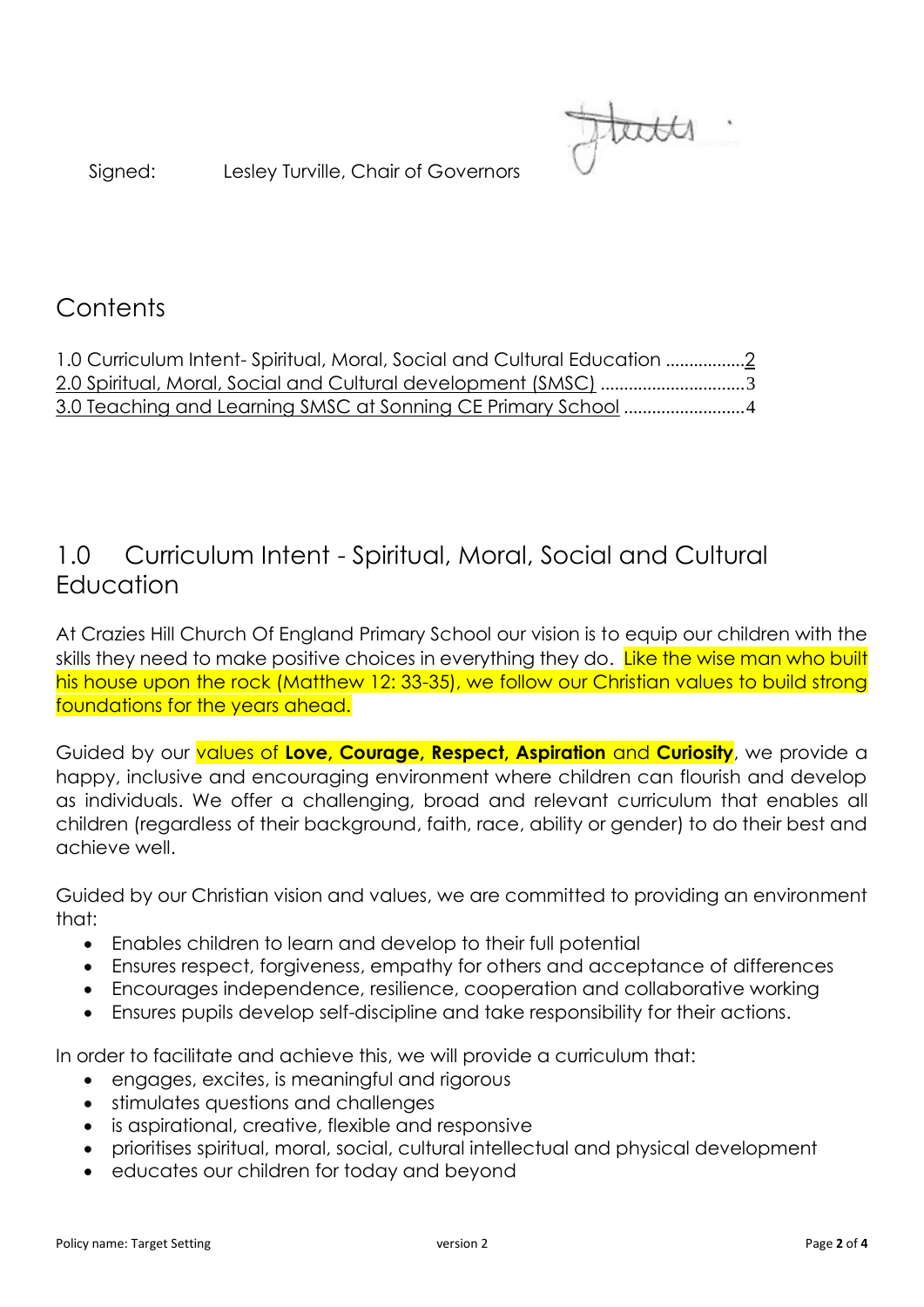We recognise the importance of both the academic and personal development and wellbeing of every child and staff member in our school. This includes recognising the importance of providing a range of opportunities for our pupils and staff to respond to, that supports their spiritual, moral, social and cultural development with an understanding and an overview of teaching the Equalities Act (2010) and including global education themes.

### 2.0 Spiritual, Moral, Social and Cultural development (SMSC)

**2.1** Spiritual development is concerned with developing the non-material aspects of life, focusing on personal insight, values, meaning and purpose. Beliefs that help provide perspective on life may be rooted in a religion, but equally may not. Children explore the fundamental British Value of exploring and respecting the values and beliefs of others.

The Spiritual development of all our children is addressed through the Christian vision and values of the school. As a church school we address spiritual development through prayer, Christian worship, celebration of Christian festivals and learning about those of other faiths, reading and reflection on the Bible within Collective Worship, RE and across the wider curriculum.

We are committed to:

- Celebrating the religious and non-religious beliefs and values that our pupils bring as part of their family/culture heritage and to building an awareness of and respect for others' spiritual and religious beliefs
- Fostering common human values and building spiritual capacities to promote selfworth
- Self-esteem and valuing others
- Helping our pupils to come to an understanding of themselves as unique individuals and encouraging them to reflect on "big questions"
- Developing our pupils' curiosity, imagination, creativity and promoting a lifelong love of learning.
- **2.2 Moral development** is knowing what is right and wrong and acting on it accordingly. Moral development is about personal and societal values, understanding the reasons for them and airing and understanding disagreements. Children develop the fundamental British Value of investigating moral values and ethical issues, and recognising and applying right and wrong.

We are committed to encouraging pupils to:

- Be truthful and honest
- Respect the rights and property of others, their opinions and customs, even when they are different from our own
- Help others
- Solve differences of opinion in non-violent ways using the principles of restorative practice.
- **2.3 Social development** shows pupils working together effectively, relating well to adults and participating in the local community. It also includes the fundamental British Values of democracy, the rule of law, individual liberty and mutual respect and tolerance of those with different faiths and beliefs